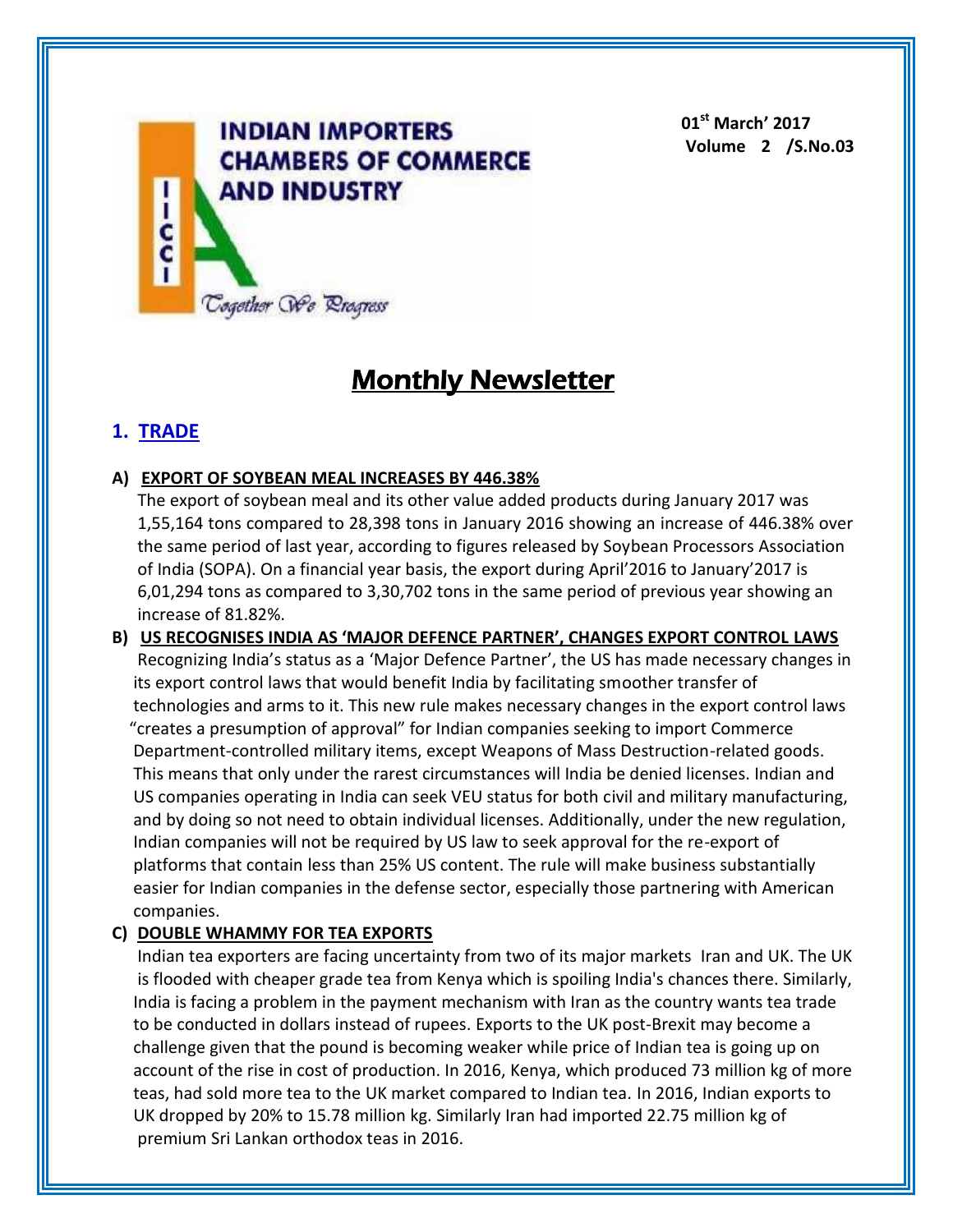#### **D) GRAPES BUMP UP FRUIT EXPORTS BY 40%**

Triggered by a sharp increase in production, led by grapes, exports of fresh fruit jumped 40% in the first nine months of the financial year on account of a sharp output decline in competing countries. The data compiled by the Agricultural & Processed Food Products Export Development Authority (Apeda) showed fresh fruit exports jumped to 487,441 tonnes (\$403 million) in April-December 2016 against 348,675 tonnes (\$335 million) in the corresponding quarter last year. Apart from grapes, India exports mangoes to a number of European, American and West Asian countries. Exports of grapes from India were estimated to have jumped 15-20% this season, following crop damage in exporting countries such as Chile and South Africa. India also started shipping fruit to China, a market that opened for Indian exporters last year. Another factor for the sharp increase in exports was the entry of large corporate houses that provide special attention to factors such as seeding, field preparations, planting, re-planting, time of harvesting, post-harvest management and marketing. With deep pockets, large corporate houses in fruit management have helped India compete with developed countries that have the best quality produce. The 1st Advanced Estimates of the Ministry of Agriculture has forecast grapes output to set a record of 2.64 million tonnes for 2016-17, against 2.59 million tonnes last year.

## **E) FIRST CARGO SHIP FROM INDIA ARRIVES IN BANGLADESH**

The first container ship from India arrived in Bangladesh's Panagon river port under the Coastal Shipping Agreement signed in 2015, allowing direct cargo vessel movement between the two countries. The ship, 'Shonartori Nou Kalyan-1' reached the Pangaon Inland Container Terminal at Keraniganj, with 65 containers on board. Cargo ships will now reach and depart from Pangaon to India every 15 days. The link between the Pangaon terminal and India will save time and money.

#### **F) COFFEE EXPORTS UP ON GLOBAL PRICE RECOVERY**

With less production in Brazil due to drought and increasing demand in global markets, coffee export from India since January 1 has risen around 6% in volume and 15% in value over the same period a year before. Our coffee export and re-export was 46,000 tonnes, as against 43,436 tonnes a year before. In value terms, \$119.2 million (Rs 805.3 crore) from \$103.3 mn (Rs 699.4 crore). India has traditionally been an Arabica market but growers have switched over the years to Robusta, as global demand for this variety has increased — mainly for instant coffee. Robusta is now Rs 7,000-7,200 a bag, from Rs 6,200-6,300 in December (exporters contend Indian Robusta is better than Brazil's in quality). Over the past three-odd years, exporters have been through difficult times due to drops in prices and production and a rise in production cost. In 2016, Arabica shipments from India grew around 18% to 51,648 tonnes (43,785 tonnes in 2015). Robusta export was up around 20% at 201,000 tonnes (167,000 tonnes in 2015).

# **2. FDI**

# **A) GOVT ABOLISHES TWO DECADE OLD FIBP, TO BRING MORE FDI POLICY EASING REFORMS**

Finance Minister Arun Jaitley has proposed abolition of the Foreign Investment Promotion Board (FIPB), a move that sets the stage for more reforms in the FDI policy. The government is yet to announce the modalities of the new system of processing applications, which fall under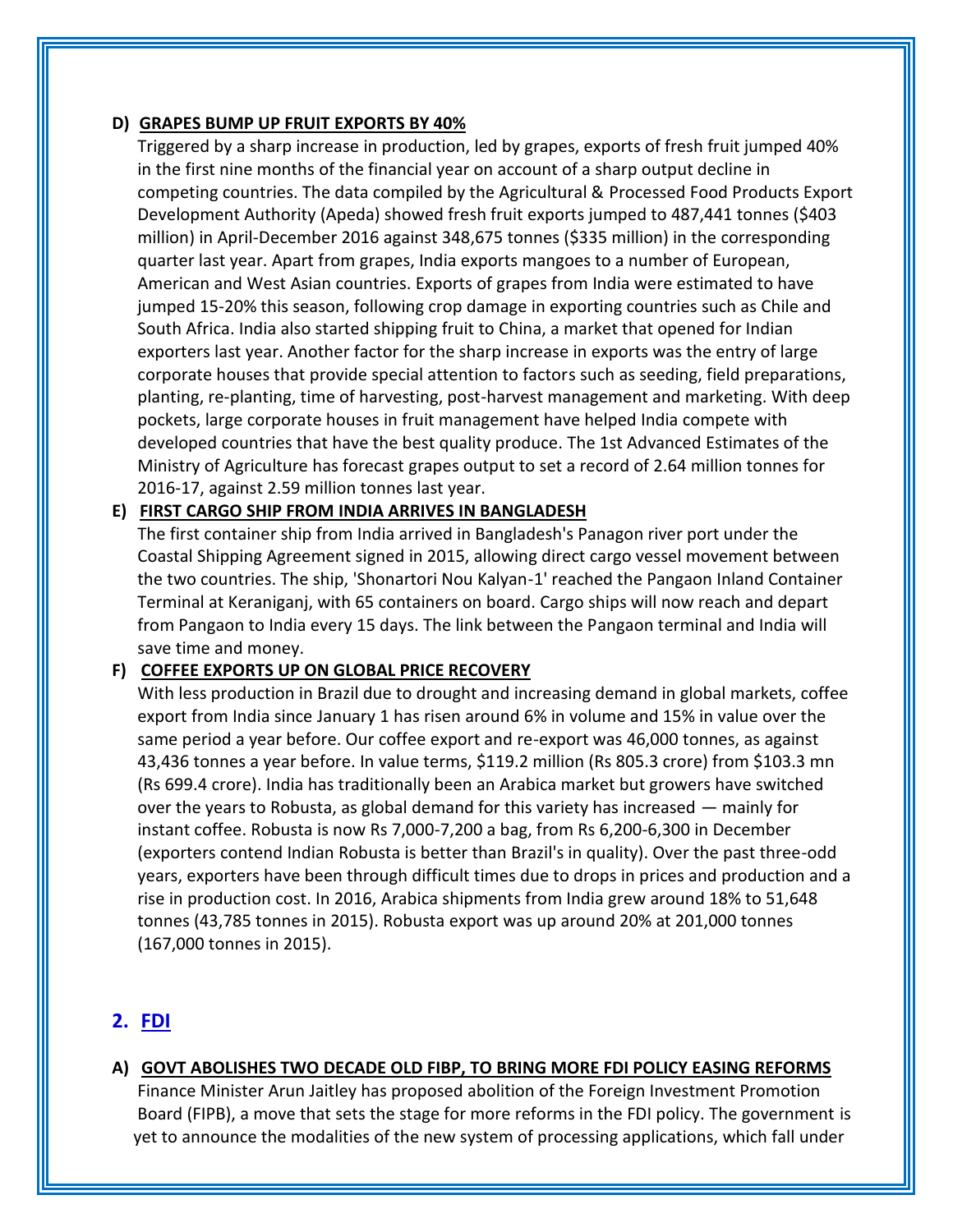the approval route. The government is also considering further liberalization of the FDI policy and will make necessary announcements in the due course. The Department of Industrial Policy and Promotion is expected to release the annual consolidated FDI policy circular by March. The approval mechanism will be put in place for sectors currently under approval route such as retail trade, defence and in-kind (non-cash) FDI investments.

# 3. **ECONOMY**

# **A) DEFENCE BUDGET UP 6% IN 2017-18**

Overall defence budget saw a 6.2% increase for the next fiscal year at Rs. 2.74 lakh crore from the current Rs. 2.58 lakh crore, with the capital outlay to cover the modernisation programmes getting a hike of 10.05%. The defence outlay amounted to 12.77% of the total budget. The capital outlay for the three defence services for the purchase of new equipment, weapons, aircraft, warships and other military vehicles stood at Rs. 86,488 crore for 2016-17 as compared to Rs. 78,586 crore for this fiscal year. The money allocated for defence pensions was Rs. 85,737 crore as compared to revised estimate of Rs. 85,624 crore this fiscal year.

## **B) ECONOMY TO GROW AT 7.4%**

Indian Ratings and Research (Ind-Ra) expects the Indian economy to grow at 7.4% year-onyear in fiscal year 2017-18. The growth will be backed by consumption demand and government spending, leading to a growth of 3% in agriculture sector, 6.1% growth in industries and 9.1% growth in the service sector. The final consumption expenditure is expected to grow at 8.9% for the private sector and 9% for the government. The Current Account Deficit (CAD) is expected to be 1% of the GDP in 2017-18, as compared to 0.9% in 2016-17.

# **C) EXPORTS UP 4.3% IN JAN, BUT TRADE DEFICIT WIDENES**

Improved demand from the United States, European Union and Japan helped increase India's exports for in January. A faster increase in imports, however, widened the trade deficit. Imports rose 10.7% to \$31.9 billion during the month, yielding a \$9.8 billion trade deficit in January compared with \$7.6 billion in the year-ago period. Gold imports declined almost 30% to \$2.04 billion in January. As many as 17 out of 30 exporting sectors showed an increase in shipments, but labour intensive sectors such as leather, carpets, and gems and jewellery reported a fall in exports. Exports got a boost from higher crude prices. Among nonoil merchandise exports, engineering goods did well while gems and jewellery, and drugs and pharmaceuticals saw a decline. Oil imports in January saw a 61% spike to \$8.14 billion while non-oil imports were flat at \$23.8 billion. Non-oil, non-gold imports rose 4.2% in January, in line with 4.4% rise in the previous month, driven by coal imports. Trade deficit in first ten months of 2016-17 was \$86.3 billion, 19.82% lower than deficit of \$107.7 billion a year ago. The increase in trade deficit in January 2017 relative to January 2016 is chiefly attributable to rise in crude prices and coal imports, which overshadowed the benefit of shrinking imports of gold, iron and steel, and fertilizers.

# **4. PAN INDIA**

**A) THE INDIA-AUSTRIA DOUBLE TAXATION AVOIDANCE CONVENTION** India and Austria signed a Protocol amending the existing Convention between the two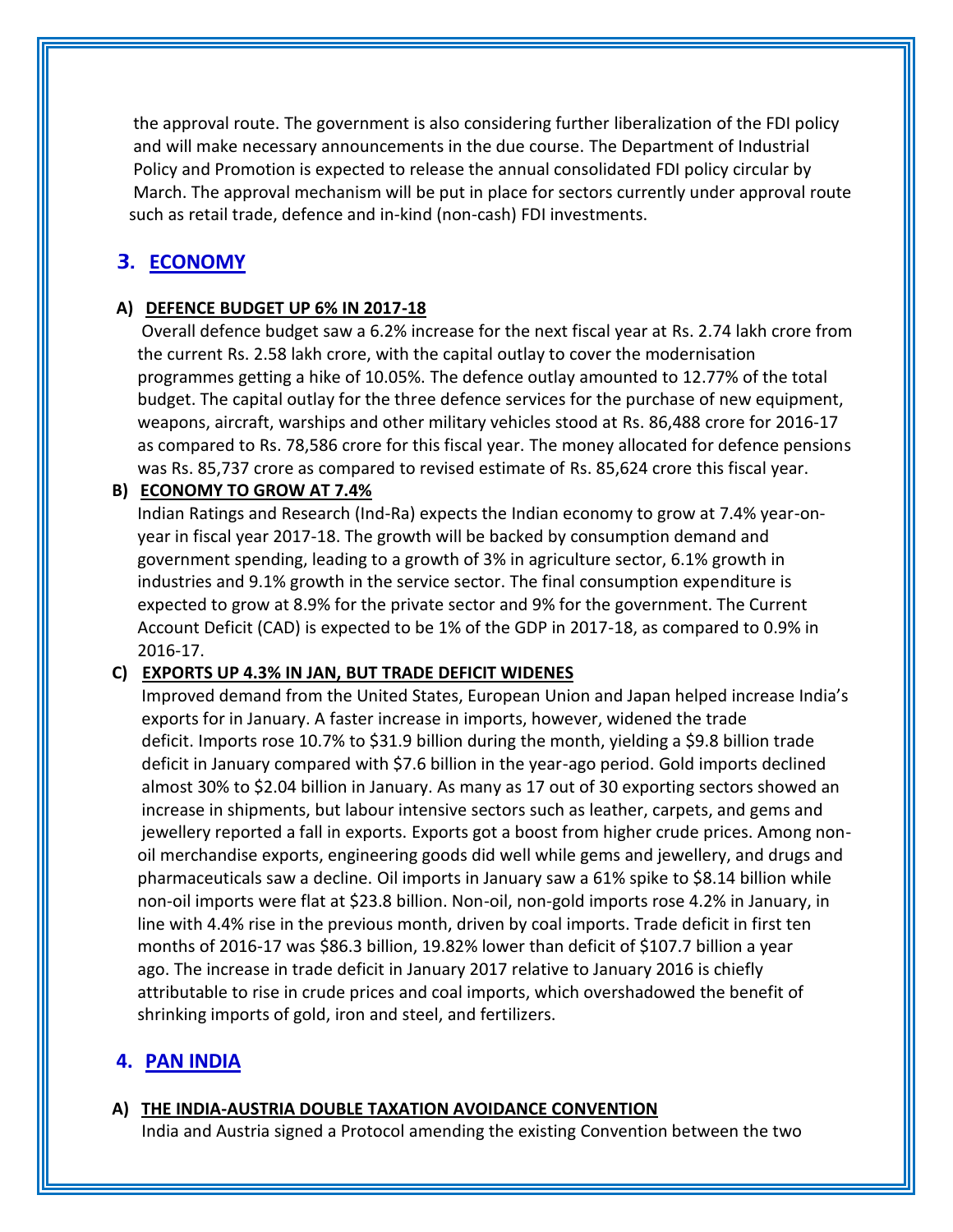countries for Avoidance of Double Taxation and the Prevention of Fiscal Evasion with respect to Taxes on Income. The Protocol will broaden the scope of the existing framework of exchange of tax related information which will help curb tax evasion and tax avoidance between the two countries and will also enable mutual assistance in collection of taxes.

# **B) INDIA TO BEAT JAPAN TO BECOME THIRD LARGEST DOMESTIC AVIATION MARKET GLOBALLY**

The Indian aviation market is likely to overtake Japan this year to become the world's third largest domestic market after US and China. The Indian domestic market is on track to surpass 100 million passengers in 2017. In fact, domestic air traffic could grow by close to 25% in 2018 and approach 130 million passengers. The reasons for the growth are primarily strong economic fundamentals, although traffic has been over-stimulated by low fares.

#### **C) GVK WINS RIGHTS TO BUILD NAVI MUMBAI AIRPORT**

GVK Power & Infrastructure Ltd, which runs the Mumbai and Bengaluru airports, has won the right to build Mumbai's second airport in Navi Mumbai, beating arch rival GMR Infrastructure Ltd. GVK, through Mumbai International Airport Ltd, which runs the Mumbai airport, offered to share 12.60% of the revenue of the new airport with City and Industrial Development Corp. of Maharashtra (CIDCO). That was higher than the 10.44% offered by GMR Infrastructure, which runs the Delhi and Hyderabad airports. GVK and GMR were the only bidders in the race for the right to build the Rs 16,000 crore Navi Mumbai airport project that will reduce the burden on Mumbai's congested airport. CIDCO expects the first phase of the airport to be operational by 2019; this will handle 10 million passengers annually. The airport will handle 60 million passengers a year by 2030, when it will reach full capacity. The project requires around 2,268 hectares, out of which 1,160 hectares will be utilized for aeronautical purposes. Mumbai's existing airport is crowded, in terms of both passengers and planes. Many airlines are finding it difficult to get slots at the airport. Domestic air traffic is growing at over 20% annually and touched 100 million passengers in 2016. The Mumbai airport handles about 40 million passengers annually.

## **D) RAILWAYS PLANS MASSIVE TRACK EXPANSION IN ARUNACHAL PRADESH, CONNECT TAWANG**

Union ministry of Railways is readying for building massive railway infrastructure in Arunachal Pradesh, state bordering China. Railways will start survey of three railway tracks linking Tawang. Railways are anticipating these projects will require investment of around Rs 50,000 to Rs 70,000 Crore. These railways tracks include Bhalukpung to Tawang, Silaphatar to Bama and Murkongselek via Rupai to Pasighat. Railways planned to cover the length and breadth of Arunachal by railway network. The union budget 2017-18 has sanctioned survey of construction of new lines from Doom Dooma to Wakro via Simalguri, Namsai and Chowkham (96km), Dangri to Roing (60km), Lekhapani to Deban via Nampong (75 km), Tinsukia to Pasighat via Deomali Lekhapani Jairampur Kharsang Miao, Roing and Dambuk (300km).

#### **E) INDIA EMERGES 12TH LARGEST HOLDER OF US GOVT SECURITIES**

India became the 12th largest holder of US government securities at the end of 2016, with exposure worth USD 118.2 billion. With holdings worth USD 1.09 trillion, Japan remained the largest holder of these securities followed by neighbouring China with exposure to the tune of USD 1.06 trillion. After Japan and China, Ireland was at the third place with holdings worth USD 288.2 billion, followed by Cayman Islands (USD 263.5 billion), Brazil (USD 259.2 billion) and Switzerland (USD 229.3 billion). Other nations having more holdings than India were Luxembourg (USD 223.4 billion), United Kingdom (USD 217.1 billion), Hong Kong (USD 191.4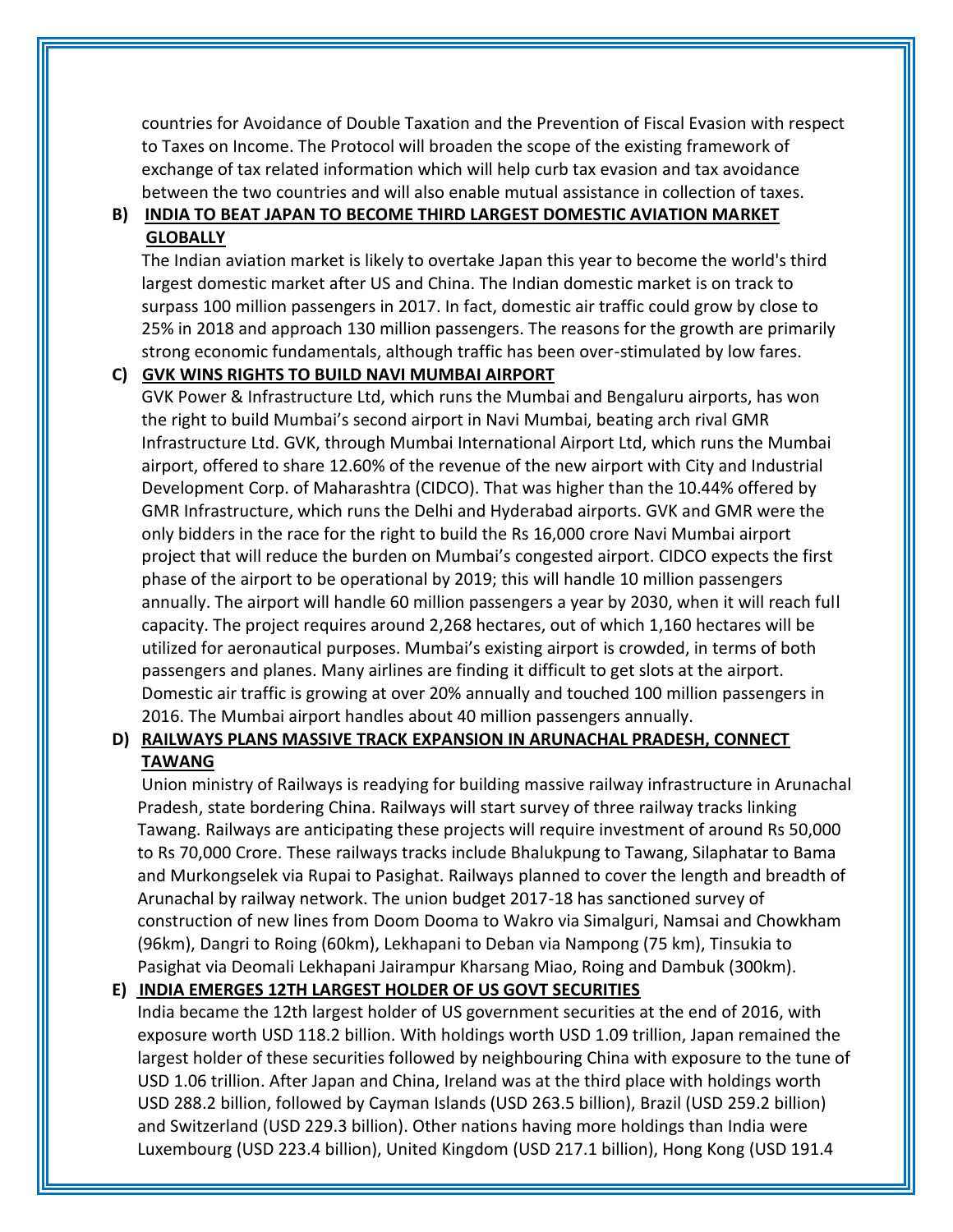billion), Taiwan (USD 189.3 billion) and Belgium (USD 120.4 billion).

# **5. GOVERNMENT CIRCULARS AND POLICIES**

## **A) CHEMICAL FROM THAILAND FACES ANTI-DUMPING DUTY**

The government is likely to impose anti-dumping duty of up to USD 135.40 per tonne on imports of a chemical used in foam making from Thailand. The move is aimed at protecting domestic players from cheap imports of 'Flexible Slabstock Polyol' from the South-East Asian country. Directorate General of Anti-Dumping and Allied Duties (DGAD), under the commerce ministry, has concluded that the domestic industry has suffered material injury due to the dumped imports from Thailand."The authority considers it necessary to recommend imposition of definitive anti-dumping duty on imports of the subject goods (chemical) from Thailand," DGAD said in a notification. The chemical is used in the foam industry, which is used in upholstery, mattresses, pillows, transport seating and packaging.

# **6. GLOBAL BUZZ**

## **A) QATAR AIRWAYS LAUNCHES 17-HOUR FLIGHT**

Qatar Airways launched the world's longest scheduled commercial service with its inaugural flight from Doha to Auckland. The Boeing 777 flight will take 16 hours and 20 minutes, pass over 10 time zones, five countries and travel 14,535 kilometres (9,032 miles) before reaching Auckland. This will make it the world's longest passenger service in terms of flying time.

# **B) 68% OF NEPAL FDI WILL BE FROM CHINA**

China's economic influence in Nepal continues to grow with Beijing once again pledging the maximum FDI to the Himalayan nation. According to the Nepal government's figures, China accounts for as much as 68% of the FDI pledged to Nepal for the current fiscal by various countries. In 2015-16, China's share stood at 40% of the total FDI pledged to Nepal. According to Nepal's department of industry, China accounted for \$51.77 million out of the total FDI pledge of \$76.39 million for the first half of the current fiscal. The total FDI pledged to Nepal in 2015- 16 was roughly \$140 million — while China was the top pledger with a commitment of \$57 million, India stood third with \$18 million. New Delhi's support to Kathmandu couldn't be measured only in terms of the FDI pledged, and India also contributed \$50-70 million every year as aid. Nepal received a commitment of \$600 million in FDI in 2014-15. The sharp fall between the pledges for 2014-15 and 2015-16 is attributed mainly to political uncertainty in Nepal. China's share in the total FDI committed though remained steady. It's also significant that last year, Nepal counted the UK, the US, Japan, China and Switzerland as its top five bilateral-development partners on the basis of official development assistance (ODA) disbursement, leaving India out of the list for the first time in five years.

# **C) WORLD BANK GIVES LEBANON \$200 MILLION TO UPGRADE ROADS**

The World Bank has earmarked \$200 million for repairing Lebanon's unsafe roads, signaling a resumption of international aid months after the election of a president following a two-year political vacuum in the tiny Mediterranean country. The international lender said that the funds will be used to repair around 500 kilometers (312 miles) of roads in the first phase of a broader government plan "to revamp the country's crumbling road sector." The project